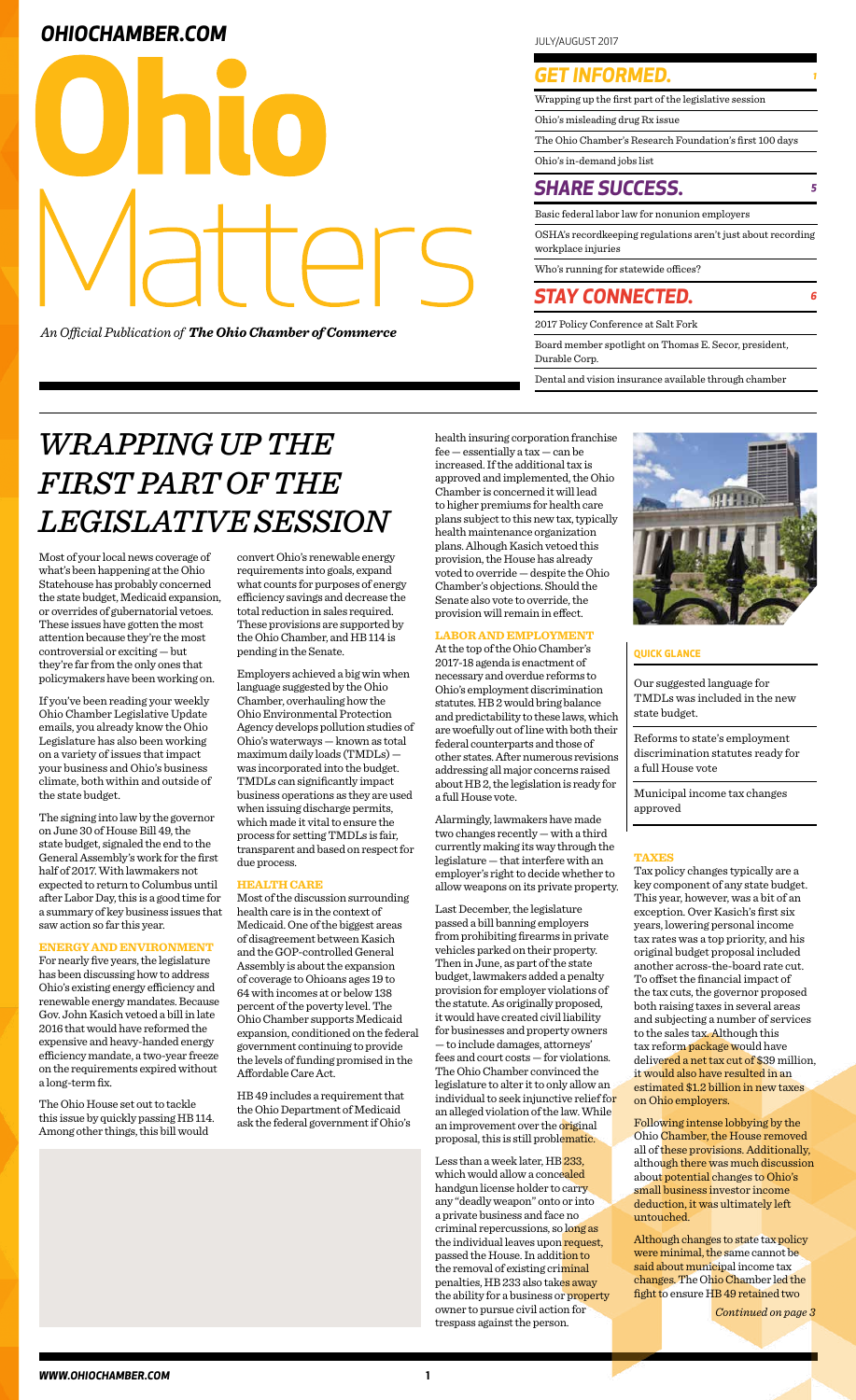

*You work to develop committed employees. We all work to see better outcomes. We'll provide the resources to get you there. We're All for Ohio.*

Working with some of Ohio's best human resources attorneys, the Ohio Chamber built the HR Academy to help our members and the larger business community stay updated on important local and national HR issues. We continue to see strong participation in the program, garnering up to 200 participants per webinar, selling hundreds of HR Manuals and enjoying active engagement in our HR Symposium series. We are proud to offer this homegrown effort that brings together Ohio expertise and leadership.

We have many more webinars and symposiums scheduled for this year.

For more information, contact Michelle Donovan at mdonovan@ohiochamber.com or (614) 228-4201.

Visit our website at www.hracademyohio.com.



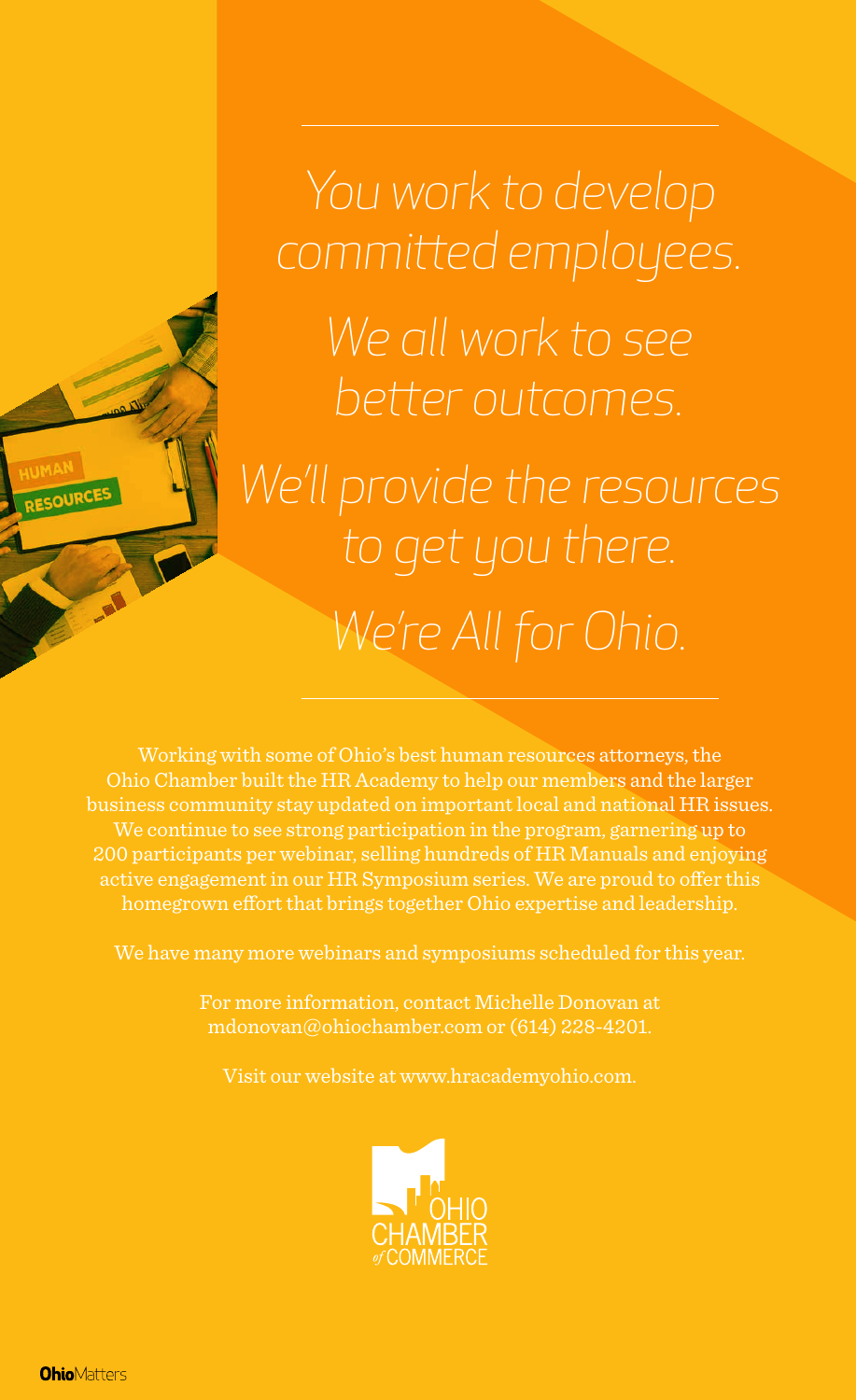# *OHIO'S MISLEADING RX BALLOT ISSUE*

## *Bad for Ohioans, bad for business*



access process in an effort to advance its own interests — at the expense of Ohio citizens and taxpayers," says Andrew E. Doehrel, president and CEO of the Ohio Chamber of Commerce. "This proposal would almost certainly lead to cost shifting to private payers, including employers, perversely resulting in a majority of Ohioans paying more, not less, for their prescription drugs.

"While it is so convoluted that it likely couldn't work as intended, we're concerned that a similar approach could be expanded to any other industry or product the state purchases if it were successful. Further, the proposal runs counter to the free market values that the Ohio Chamber stands for and is nothing more than an attempt to artificially fix drug prices."

In expressing its opposition, the Ohio Chamber joins with other business groups, organized labor, doctors, nurses, pharmacists, veterans, hospitals and others who have come to the same conclusion: The ballot issue won't do what it promises and could even make things worse.

Three former state Medicaid directors, John McCarthy, Barb Edwards and Maureen Corcoran, as well as a former Ohio Budget and Management Director, Greg Browning, have closely examined the issue. They agree it is unworkable and, should it pass and Ohio officials be forced to implement it, it would create bureaucratic red tape and a quagmire of litigation.

The Ohio Chamber and other business advocates are concerned that the issue runs counter to free market values and would establish artificial price fixing that could expand to other industries or

There's an old adage that says if something sounds too good to be true, it usually is — and that is a good way to quickly describe a ballot issue Ohio voters will face in November.

> The Ohio Chamber urges our members and supporters to oppose the deceptive Rx ballot issue. Educate your employees, colleagues and families that what the proponents claim as savings on prescription drugs and savings to taxpayers is deceptive and misleading. Visit www. deceptiverxissue.org for more information. If it sounds too good to be true, it is.  $\mathbb{R}^n$

In an election year that is focused on local races and issues, Ohioans will be faced with the so-called "Ohio Drug Price Relief Act," a statewide ballot issue that, if passed, could be damaging. The issue is of serious concern to employers and business advocates.

In May, the board of directors of the Ohio Chamber of Commerce voted to oppose the ill-conceived and poorly written act.

Finally, many business leaders are concerned about lawsuit abuse. The promoters of this ballot issue wrote into it an unprecedented provision to give themselves the right to intervene at taxpayer expense in any legal challenges that may be filed against it if it becomes law. This provision would give the sponsors a blank check to sue the state if they don't like the way the law is being implemented, and require that their legal fees be reimbursed by taxpayers whether they win or lose.<sup>1</sup>

The proposed law would impose unworkable contracting requirements on the state of Ohio whenever it purchases prescription drugs. It calls for state entities to pay no more than the lowest price paid by the federal Department of Veterans Affairs for prescription medications for state-run programs. These include programs that serve people who depend on Medicaid, as well as injured workers through the Bureau of Workers' Compensation, retirees, prisoners, state workers and people in other state-connected health care programs. The language of the ballot issue is vague, with no detail on how it could be implemented across state agencies and entities, and without definitions critical to its application.

"The Rx ballot issue is yet another example of an out-of-state special interest misusing Ohio's ballot

Act would limit amount state can pay for drugs

Chamber opposes the ill-conceived, poorly written act

Passage of issue could result in higher drug prices for most Ohioans

Three former Medicaid directors agree act is unworkable

#### **QUICK GLANCE**

The ballot issue is being promoted by a billion-dollar California-based nonprofit, the AIDS Healthcare Foundation (AHF), that gets 80 percent of its revenue from pharmacies it owns<sup>2</sup> and has been found in three separate government audits to have overcharged taxpayers for the drugs it sells.<sup>3</sup> AHF's controversial leader Michael Weinstein has been accused of using millions of tax-exempt dollars generated by his organization for political purposes wholly unrelated to the mission of his foundation.4

To help with the concern over the lack of soft skills among job applicants, the bill creates an OhioMeansJobs-Ready seal. This seal would be affixed to the diplomas of high school graduates to demonstrate to potential employers that they have the soft skills and job-ready competencies for which businesses are clamoring.

Other workforce-related bills supported by the Ohio Chamber are still working their way through the legislative process. SB 3 and HB 166 would utilize a regionally coordinated workforce counseling model to connect high school students with job shadowing, co-op and internship opportunities. The bills also create an "In-Demand Jobs Week" during which businesses would have the opportunity to showcase the types of opportunities they offer. All are currently pending in the Ohio House.

products in the future. In addition, the majority of Ohioans who use employer-based or private insurance could see higher out-ofpocket costs and premiums.

Veterans' organizations are particularly concerned about the issue and the potential disruption to the VA system. Should the issue pass, the first problem centers on VA purchasing arrangements. The VA is not required to disclose its purchasing contracts. That means state entities would not know what pricing benchmarks to meet. But if Ohio voters approve the ballot issue, state officials would be legally required to implement the new law, forcing them to challenge the VA for information and taking up resources both the state and the VA could put to better use. A number of Ohio veterans' groups, including the American Legion, the VFW, the Iraq Afghanistan Veterans of America, Korean War Veterans and Military Officers Association of America, oppose the ballot issue.

An almost identical version of the proposal, Proposition 61 (Prop 61), was defeated on the November 2016 California ballot. Opposing Prop 61 were more than 200 organizations, including the California Chamber of Commerce. Opponents helped to educate voters on Prop 61's many flaws and potential harm to patients. Every major California newspaper opposed Prop 61, recognizing it as poorly constructed public policy.

1 Text of the proposed initiated statute, provision (G) (https:// www.sos.state.oh.us/sos/upload/ballotboard/2015/2015-07-21-pe-tition.pdf accessed 4/18/2017); Bricker & Eckler memo re: "ODPRA Legal Fees Provision," February 23, 2017 pp. 1-2



provisions that will improve Ohio's costly and convoluted municipal income tax system. One is the elimination of the "throwback" rule, wherein cities unfairly tax businesses on sales made to customers not located in that or any other Ohio city. The other is the establishment of an option to have municipal business net profit taxes administered by the Ohio Department of Taxation. This allows businesses to file a single form and make a single payment, rather than file separately with each municipality in which the taxpayer does business.

While the inclusion of these two provisions in HB 49 is perhaps the biggest victory for employers in the 3,384 page bill, there was one tax-related change that will be problematic: the elimination of the right to directly appeal a decision of the Board of Tax Appeals to the

Ohio Supreme Court. By eliminating the direct appeal, the costs of tax appeals will increase, and it is likely tax law will be applied differently across Ohio.

**WORKERS' COMPENSATION** Included in HB 27, the Bureau of Workers' Compensation (BWC) budget, were policy changes that positively impact both businesses and the system as a whole. Most significantly, the timeframe to file a workers' compensation claim was reduced from two years to one year, a reform long sought by the Ohio Chamber. Early reporting of injuries leads to faster treatment and better outcomes for all parties involved.

**WORKFORCE DEVELOPMENT**

HB 49 contains several provisions that have the potential to greatly benefit employers for whom finding skilled talent, training employees and retaining staff is a challenge.

The Ohio Incumbent Workforce Training Voucher Program provides employers partial reimbursement for the training and professional development of existing workers. The executive budget proposal effectively terminated this program by not funding it. The General Assembly, however, continued the program by allocating \$2.5 million to it.

In addition, career-technical students will now have the option to enter into approved pre-apprenticeship

programs. This will provide them with hands-on training and practical real-world experience. Lastly, students who are pursuing a short-term certificate or industryrecognized credentials in an indemand job are now eligible for financial aid under the Ohio College Opportunity Grant Program.

## *WRAPPING UP THE FIRST PART OF THE LEGISLATIVE SESSION*

<sup>2</sup> AHF Audited Consolidated Financial Statement and Supplemen-tary Information, Years Ended Dec. 31, 2015 and 2014, with Report of Independent Auditors, http://www.aidshealth.org/wp-content/ uploads/2016/05/AIDS-Healthcare-FS-2015\_FINAL-3.pdf, p. 4 3 http://portal.lacounty.gov/wps/portal/bc?querytext=%22aids+healthcare+foundation%22&department=Auditor&- date-from=04%2F14%2F2005&date-to=5%2F14%2F2017&Go=B oard+Correspondence 4 The Advocate, "World's Largest AIDS Organization Just Flushed

Millions Down the Toilet," Neal Broverman, (March 8, 2017) http:// www.advocate.com/hiv-aids/2017/3/08/worlds-largest-aids-orga-nization-just-flushed-millions-down-toilet (accessed 4/21/17)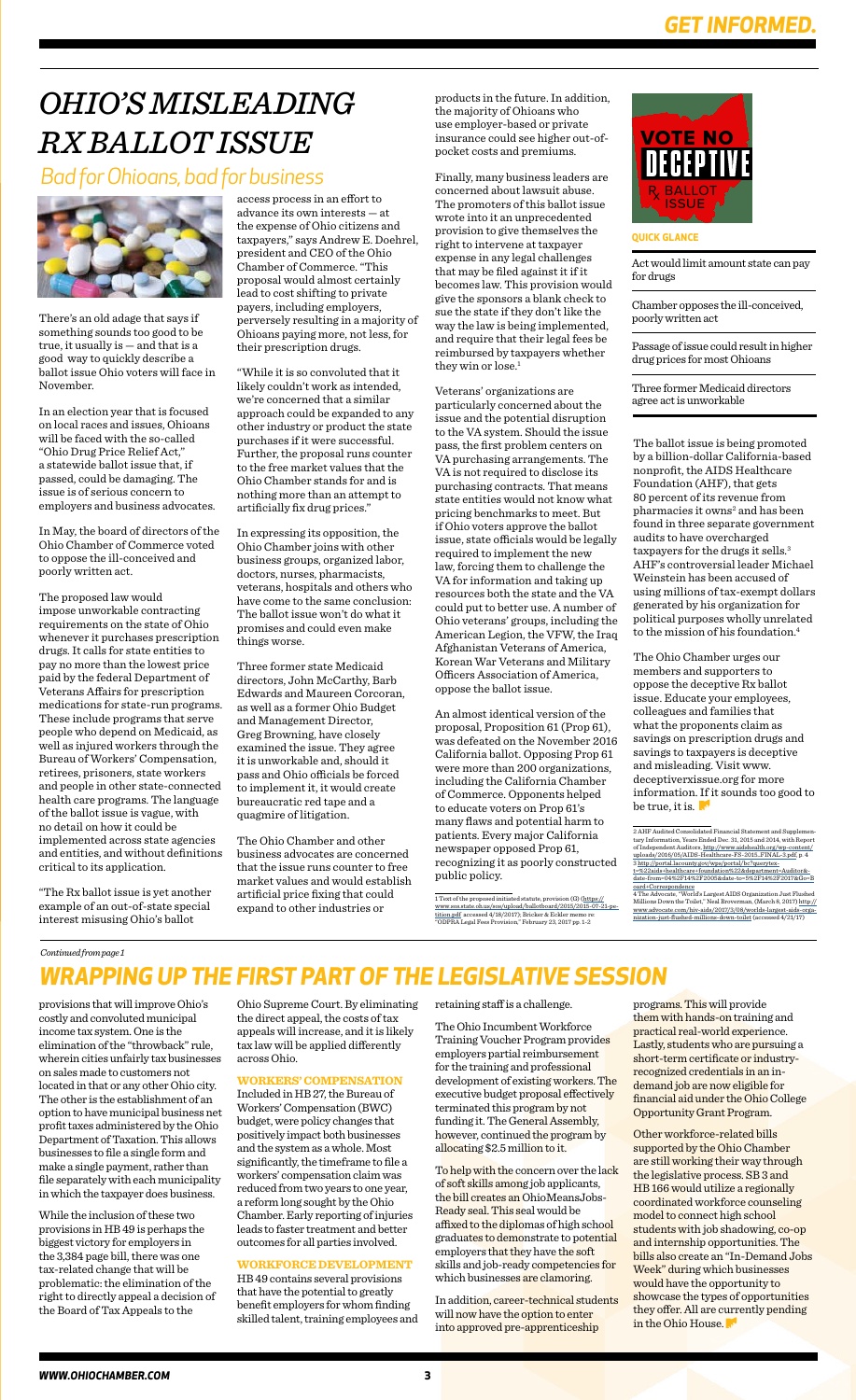Unlike the president, our 100th day doesn't draw national, state or even local attention. However, it is important to let our stakeholders know our activities of the first 100 days in service to you.

Our top concern is the prosperity of Ohio and the ability for companies of every size to succeed in business. Ohio needs to be a state with safe and strong communities, thriving businesses that allow for generational prosperity, and governmental rules and regulations that don't impede the ability to start, grow or transition business ventures.

On Jan. 1, 2017, we officially opened our doors for business. Within the first few weeks, we held our inaugural board meeting with founding board members Brian Hicks, Tom Zaino, Tim Snyder, Frank Carrino and Walt Davis. More important, we also held a dynamic brainstorming session to come up with a list of potential projects or programs to tackle in the next few years.

In an effort to hear directly from business leaders, we launched our first project, *Prosperity Pulse*, a quarterly survey questioning the economic health of companies across the state. The feedback we received, and will receive in the future, is imperative to the success of the Ohio Chamber Research Foundation. Making decisions about the type of research needed to help the economic well-being of Ohio flourish is almost a fool's errand without the input and data that we receive from you our business leaders. Your voice is what we need to properly provide relevant, useful and trusted information to you, policymakers and future investors in the state of Ohio.

The first quarter results of *Prosperity Pulse* revealed a few eye-opening facts.

#### **1. Less than half of Ohio business leaders are concerned with data security.**

This is an interesting finding. If your business were to be broken into and your inventory stolen, you would immediately call the police. Most companies in Ohio have preventive measures to stop a robbery, for example an alarm system, deadbolts and even security guards. Your customer, client or



## *Ohio Chamber of Commerce Research Foundation Inc. OUR FIRST 100 DAYS*



employee data is just as, if not more, valuable than your inventory. There are preventive measures that you can take to avoid a data breach. Resources and information are available everywhere — including within the membership of the Ohio Chamber of Commerce. Also, the Ohio Attorney General's office created the OhioCyber Initiative to assist businesses in Ohio with identity theft, cyber security and data privacy.

#### **2. The majority of Ohio business leaders are satisfied with their current employees' productivity but worried about their future workforce.**

Without further probing, we are not able to explain why you are worried about your future workforce. Therefore, in quarters 2 and 3 surveys, we will be asking you to tell us specifically what worries you about attracting/ hiring qualified employees. We want to be able to help find a solution and relieve your concerns about the future workforce.

How can you help the Ohio Chamber Research Foundation help you?

- **Complete the survey.** No doubt you are bombarded with surveys. However, this survey is not a customer satisfaction survey and won't determine the future of any employee. Our survey is not selfserving but stakeholder serving. We want to help your business thrive.
- **Consider a charitable contribution.**  We are a  $501(c)(3)$  organization, and your gifts are tax-deductible as a charitable contribution.
- **Correspond with us** by submitting project and topic ideas to research@ ohiochamber.com.

*With the first 100 days under our belt, we look forward to the next 265 days of serving you in 2017. To learn more about us, visit www. ohiochamberfoundation.com. If you would like to participate in the survey, or have any questions or comments, please connect with us via email at research@ohiochamber. com, phone (614) 629-0921, Twitter @ OCCResearch, Facebook OCCResearch or mail 230 East Town St., Columbus, OH 43215.*



#### *By Katie M. Koglman, Executive Director*

# *OHIO'S IN-DEMAND JOBS LIST*

As an employer, you are acutely aware of the so-called "skills gap" Ohio is facing. The Governor's Office of Workforce Transformation is consistently told by employers across the state that: 1) employers are unable to find the skilled workers they need, and 2) candidates lack the soft skills necessary to succeed in the workplace. From these statewide discussions, a number of initiatives have arisen to address these challenges, including Ohio's In-Demand Jobs List.

The In-Demand Jobs List represents the needs of Ohio's primary driving industries and guides workforce and education efforts across the state to ensure that employer needs are being met with a skilled and productive workforce.

The Governor's Office of Workforce Transformation first partnered with the Ohio Department of Job and Family Services in 2014 to develop a list of the state's most indemand occupations. The In-Demand Jobs List combines data from many sources — including responses from a survey sent to over 2,000 employers in Ohio, Ohio Labor Market Information, jobs posted on OhioMeansJobs. com and regional forecasts from JobsOhio's targeted industries — to capture statewide hiring needs.

Using a combination of this data, we compiled a list of Ohio's most in-demand occupations. Recently, the Governor's Office of Workforce Transformation sent out a second round of employer surveys. On July 1, 2017, the list was updated to reflect the newly forecasted occupations, and the survey portal will remain open indefinitely to continue to capture employer needs.

To ensure that the state is adequately meeting the needs of business, we encourage you to review the new version of the list and respond to the survey if you have not yet done so. To gain access to the survey, please email forecasting@governor.ohio.gov with your name and contact information.

To qualify as in-demand, an occupation will typically meet the following criteria.

- **Pay greater than or equal to \$13.47 per hour and**
- **Have greater than or equal to 230 projected annual openings or**

**• Have projected annual growth of 50 or more openings**

Takeaways from the In-Demand Jobs List include:

- **37% of In-Demand Occupations require a high school diploma or equivalent.**
- **63% require a post-secondary degree or certificate.**
- **90% of the occupations from the prior (2014) list are on the new 2017 list.**
- **23% of all projected annual openings fall within "Medical and Health Care."**
- **58% of all projected annual openings fall within Office & Administrative, Management, Health Care Practitioners, Support, Technical and Production.**

The full list of In-Demand Occupations can be found at http://omj.ohio.gov/OMJResources/ In-DemandOccupations.stm.

*The Governor's Office of Workforce Transformation is committed to identifying the needs of business, connecting businesses with educators and individuals and aligning training to meet the needs of businesses.* 

### **Ohio**Matters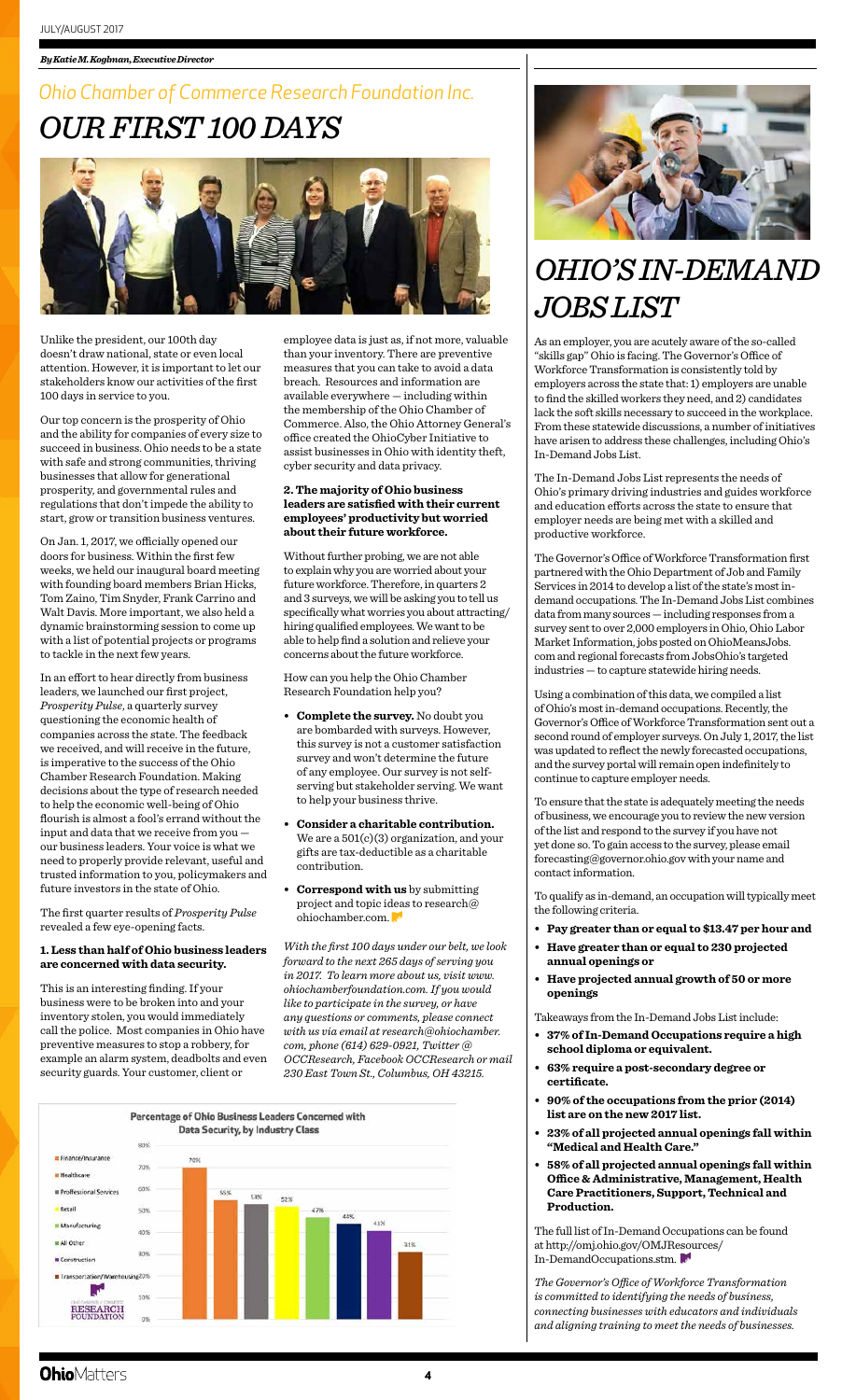The federal labor law landscape is rapidly changing. Contrary to popular belief, the Labor Management Relations Act (LMRA) applies to almost all private employers, regardless of whether a union is in place. The cornerstone of the act is the right to bargain collectively. It protects "concerted activities," when employees are united in pursuit of a common goal for their mutual benefit, but not grievances of a purely personal nature. Any act by an employer that interferes with the right to engage in protected concerted activity violates the LMRA. Employers with nonunion workforces cannot ignore federal labor law because they have become a recent target on issues such as the "joint employer" standard, class action waivers in arbitration agreements, no-recording policies, atwill handbook disclaimers and social media policies.

Congress enacted this law to protect employees and employers, to encourage collective bargaining and to curtail harmful privatesector labor practices. The National Labor Relations Board (NLRB) is the tremendously powerful administrative agency charged with enforcing federal labor laws through complaints, unfair labor practice investigations, petitions and hearings. Employers, however, may challenge NLRB decisions in the federal appellate courts. But the NLRB is not the only remedy for employees; they may file suit to enforce NLRB decisions in the federal district courts. Courts are supposed to give deference to NLRB interpretations of the act, but don't always do so. Nevertheless, employers must be mindful of the parallel means of enforcing the act.

#### **RECENT DEVELOPMENTS**

Although the recent change in presidential administrations will likely slow down the tide of aggressive pro-employee NLRB developments, and eventually should lead to a more employer-friendly panel, nonunion employers must be prepared for the recent issues making their way through the NLRB and the courts.

## *BASIC FEDERAL LABOR LAW FOR NONUNION EMPLOYERS*

Enforcement of the new Occupational Safety and Health Administration (OSHA) recordkeeping regulation interpretations began Dec. 1, 2016. Without mentioning them in the rule itself, the comments accompanying the rule criticize, and attempt to outlaw: (1) mandatory post-accident drug testing; (2) employer incentive programs that provide significant financial incentives to individual employees or groups of employees who work safely and do not sustain injuries; and (3) employer policies requiring the immediate reporting of injuries.

> The following are summaries from OSHA Deputy Assistant Secretary Dorothy Dougherty's Oct. 19, 2016, memorandum to regional administrators on OSHA's interpretation of 1904.35(b)(1)(i) and  $(iv)<sup>1</sup>$ .

While there are several pending legal challenges to the new recordkeeping regulation, this does not change the fact that the regulation is currently in effect. Employers can and will be cited by OSHA under this regulation. However, it is noted that, according to OSHA's website, it is not at this time accepting electronic submissions of injury and illness logs that were required to be filed by July 1, 2017.

The regulation used by OSHA is entitled "Employee Involvement," 29 CFR Section 1904.35. The regulation itself does not mention employee safety incentive programs, mandatory post-accident drug and alcohol testing programs, or rules regarding the immediate reporting of injuries, period. It simply states that:

• (a)(1) You must inform each employee of how he or she is to report a work-related injury or illness to you.

• (b). . .(1)(i) You must establish a reasonable procedure for employees to report work-related injuries and illnesses promptly and accurately. A procedure is not reasonable if it would deter or discourage *a reasonable employee* from accurately reporting a workplace injury or illness . . . [Emphasis added].

> This interpretation of the regulation propounded by OSHA will no doubt create questions among management personnel as to how they should move forward with revising and/or updating their policies. OSHA compliance officers can now ask to review those policies during an inspection, which may lead to violations of this recordkeeping regulation. As OSHA has increased its penalties, as of Jan. 13, 2017, up to \$12,675 for serious or other-than-serious injuries and up to \$126,749 for repeat and/or willful violations, it is important that companies review their policies now.

This section of the rule concludes by requiring employers to inform employees that they have the right to report injuries, and that they cannot be discharged or discriminated against for reporting injuries. For the first time, then, an OSHA compliance officer can cite an employer for allegedly deterring reporting of work-related injuries and illnesses, and the employee does not have to file a complaint under 11(c) of the OSH Act for discrimination or retaliation. Because the interpretations regarding the safety incentive programs, post-injury mandatory drug and alcohol testing and policies regarding the immediate reporting of injuries are not explicitly mentioned in the rule itself, it would seem that OSHA could change those interpretations without notice and comment rulemaking. In short, the new administration would be able to eliminate those interpretations with the stroke of a pen. However,



## *OSHA RECORDKEEPING REGULATION It's not just about recording workplace injuries*

*Plant managers and construction superintendents, who must run plants and build projects, now must guess what a "reasonable employee" would do.* 

**• "Joint employer" standard.** In its 2015 *Browning-Ferris* decision, the NLRB upended decadesold precedent by redefining and drastically expanding the meaning of "joint employer." According to the NLRB, indirect control — including potential contractual authority — can result in joint employment. Given the heightened liability and obligations of a joint employer, if this new standard survives judicial review, it could potentially have a tremendous impact on virtually every employer making use of subcontractor, franchise, staffing, service, or other similar relationships. This decision is currently on appeal before the United States Court of Appeals for the D.C. Circuit, and the court's scathing comments at oral argument suggest it could be overturned. Because the fate of this new standard remains unclear for now, employers must be especially mindful of their direct, indirect, actual, or potential control *Continued on page 6* *By William J. Wahoff, Esq., and Nelva J. Smith, Esq., Steptoe & Johnson PLLC*

based upon the current activity in this administration, it does not appear that there will be any changes to these interpretations other than through the rulemaking process. It was reported that Labor Secretary Alexander Acosta would not revise or revoke Obama era regulations without following rulemaking requirements, *BNA Occupational Safety & Health Reporter, June 15, 2017, Number 24.*

Plant managers and construction superintendents, who must run plants and build projects, now must guess what a "reasonable employee" would do. Is a drugusing employee reasonable? Is an employee who refuses to report an injury immediately "reasonable"? Is an employee who would not report a serious injury due to a safety incentive reasonable? In our view, OSHA has issued a recordkeeping regulation to invade employment matters in the workplace not within the OSHA statute.

**• Drug and alcohol testing.** 

OSHA states that the rule does not prohibit drug testing employees who report work-related injuries, as long as employers have an objective, reasonable basis for testing and the rule does not apply to drug testing employees for reasons other than injury reporting. OSHA has stated the general principle is that drug testing is not to be used by the employer as a form of discipline against employees who report an injury, but may be used as a tool to evaluate root causes of workplace injuries in appropriate circumstances. Further, OSHA specifically states that drug testing an employee whose injury could not possibly have been caused by drug use would be a violation under the standard. The examples

used by OSHA are repetitive strain injuries or bee stings.

**• Discipline.** The standard prohibits disciplining employees simply because they report a work-related injury or illness. OSHA's central inquiry will be whether the employer treated other employees who violated the same rule the same way, regardless of whether those employees reported a workrelated injury or illness. With regard to workplace rules on reporting injuries, OSHA will consider whether the employer had a legitimate business reason for the discipline. OSHA will consider the following factors: 1) reasonableness of the rule; 2) did the employee have a reasonable basis for deviation from the rule; 3) does the employer have substantial interest in the rule and its enforcement; 4) discipline appears proportionate to the employer's interest in the rule.

**• Safety incentive programs.**  OSHA states that withholding a benefit, such as a cash prize or other substantial award, simply because of a reported injury, would be a violation, regardless of whether such adverse action is taken pursuant to an incentive program. OSHA does state that conditioning a benefit on compliance with legitimate safety rules or participation in safetyrelated activities would not be a violation.

*By Tyler Tarney and Pat Kasson, with Reminger Co. LPA*

<sup>1</sup> https://www.osha.gov/recordkeeping/finalrule/interp\_ recordkeeping\_101816.html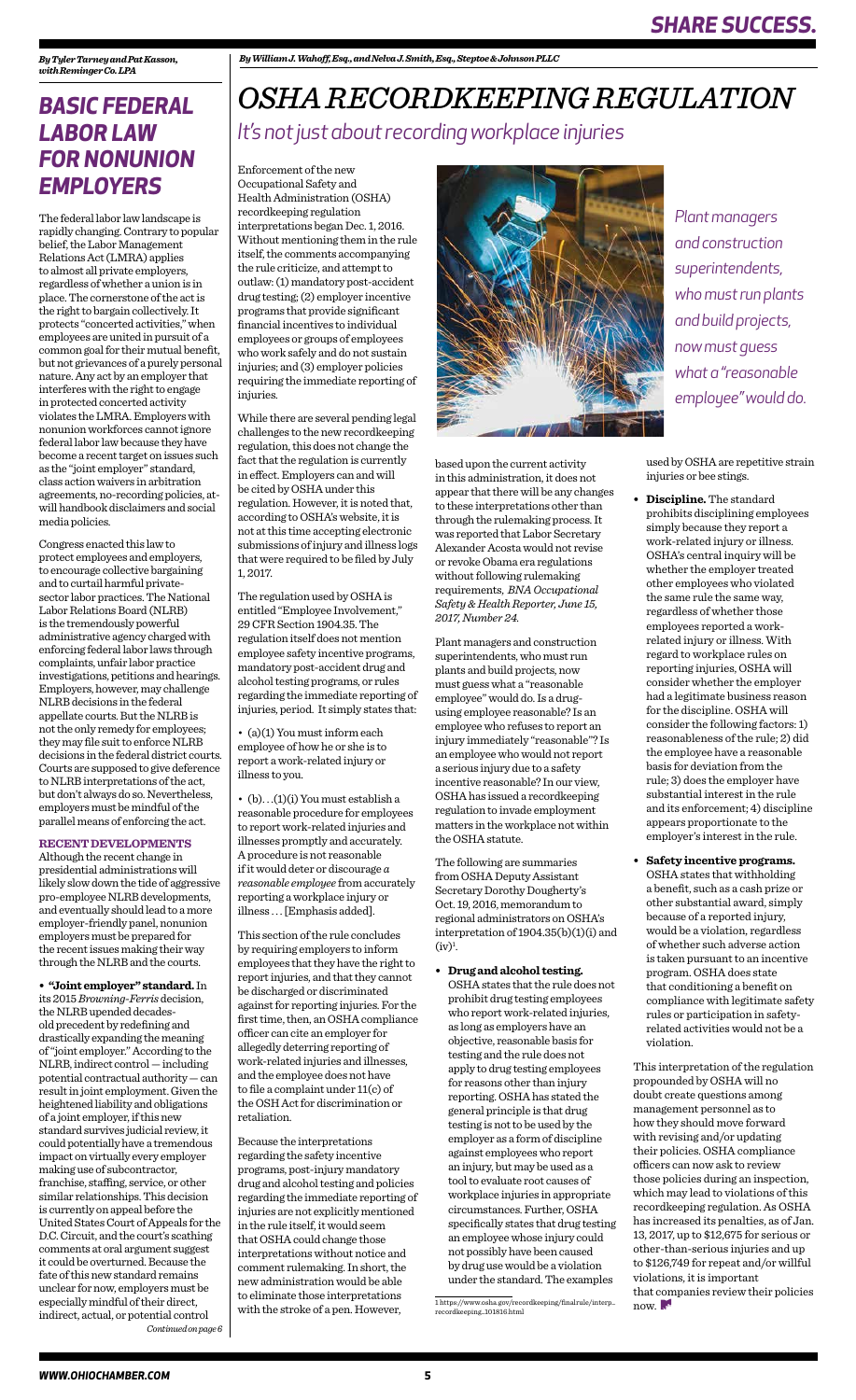With Gov. John Kasich signing his fourth and final budget, members of the legislature will take a break to travel to their districts for county fair season. They'll be back in the fall for deliberation on legislation that will undoubtedly have great implications on our state's business climate. Following the fall session, the legislature will break again for the winter holiday season, which brings us into the 2018 election year.

With the signing of the budget, Kasich is effectively a lame duck. There is no doubt that the governor will be working diligently to cement his legacy during his remaining 16 months in office. Kasich's impending departure may have top billing, but in January 2019, Ohio will have four new statewide officeholders, two new justices on the Supreme Court and a new speaker of the House in the General Assembly. In addition, on the federal level, Sen. Sherrod Brown stands for re-election in a 2012 rematch with Treasurer of State Josh Mandel.

Below is a list of who is in, and who is speculating on a run for statewide office (as of June 26, 2017). Be sure to follow along on ohiochamber.com for a real-time list updating you on the candidates' statuses.

#### **REPUBLICAN GUBERNATORIAL PRIMARY**

Attorney General Mike DeWine\* Secretary of State Jon Husted\* U.S. Rep. Jim Renacci\* Lt. Gov. Mary Taylor\*

#### **DEMOCRATIC GUBERNATORIAL PRIMARY**

Former State Rep. Connie Pillich\* State Sen. Joe Schiavoni\* Dayton Mayor Nan Whaley\* Former U.S. Rep. Dennis Kucinich Former mayor of Cincinnati and talk show host Jerry Springer Supreme Court Justice Bill O'Neill Former Attorney General Rich Cordray Former U.S. Rep. Betty Sutton\* Former Ohio Secretary of State

Jennifer Brunner

## *WHO'S RUNNING FOR STATEWIDE OFFICES?*

#### **REPUBLICAN U.S. SENATE PRIMARY**

State Treasurer Josh Mandel\* Investment banker Michael Gibbons\*

### **DEMOCRATIC U.S. SENATE PRIMARY**

Senator Sherrod Brown\*

#### **REPUBLICAN OHIO SUPREME COURT PRIMARY**

Appellate Judge Mary DeGenaro Appellate Judge Craig Baldwin Appellate Judge Matthew McFarland Appellate Judge Colleen O'Toole

#### **DEMOCRATIC OHIO SUPREME COURT PRIMARY**

Common Pleas Judge John O'Donnell Appellate Judge Cynthia Rice

**REPUBLICAN AUDITOR OF STATE PRIMARY** State Rep. Keith Faber

#### **DEMOCRATIC AUDITOR OF STATE PRIMARY**  Former U.S. Rep. Zack Space\*

### **REPUBLICAN TREASURER**

**OF STATE PRIMARY** Franklin County Treasurer Clarence Mingo\* State Rep. Robert Sprague

#### **DEMOCRATIC TREASURER OF STATE PRIMARY**

Former Cincinnati mayoral candidate Rob Richardson\*

**REPUBLICAN ATTORNEY GENERAL PRIMARY** State Auditor Dave Yost\*

#### **DEMOCRATIC ATTORNEY GENERAL PRIMARY**

U.S. Attorney Steve Dettelbach

#### **REPUBLICAN SECRETARY OF STATE PRIMARY**

State Sen. Frank LaRose\* State Rep. Dorothy Pelanda\*

#### **DEMOCRATIC SECRETARY OF STATE PRIMARY**

Rep. Kathleen Clyde\*

*\*Indicates they have officially announced*

Since 1989, the Ohio Chamber of Commerce has been hosting the Policy Conference at Salt Fork, commonly referred to by our veteran attendees as just "Salt Fork." It is a nationally recognized, one-of-a-kind public policy networking event. Held in off-election years, the goal is to bring together members of the Ohio General Assembly with public affairs professionals in a relaxed setting, rather than under the Ohio Statehouse dome, to discuss issues that are being debated on Capitol Square. This year, the conference is Sept. 6-8 at Salt Fork State Park in Guernesy County.

While the full agenda is still in the planning stages, we are excited to announce that our opening night speaker is J.D. Vance, New

York Times best-selling author of "Hillbilly Elegy." Vance grew up in Middletown, Ohio, and "Hillbilly Elegy" serves as a memoir of his life growing up in Appalachia and the struggles he and his family endured. Having recently relocated to Columbus after working for a venture capital firm in California, Vance will speak about what his family taught him and his vision for the future. Other speakers will be announced soon.

Past attendees attest to the fact that relationships made and issues discussed at Salt Fork make a lasting impression. Legislators and public policy professionals who attend Salt Fork rave about its importance, especially now when legislators are term limited. Working together, forging good public policies for our

state and stopping to take the time to get to know each other make the two days away from the office or Statehouse well worth it.

The program begins Wednesday, Sept. 6, with registration opening at noon. Attendees then have time to acclimate and can take in a practice round of golf, hit some balls on the tennis court or just enjoy one of Ohio's largest state parks. We will have a welcome reception at 6 p.m., with dinner and a program to follow, capped off by several hospitality suites.

On Thursday, Sept. 7, our day begins with a group breakfast, followed by morning policy sessions. Afternoon activities include a golf scramble, tennis tournament, a tour or leisure time. At 6:30 p.m., we will have

an evening reception, followed by dinner, an evening program (featuring Ohio Chamber members as well as members of the Ohio General Assembly) and the final night of hospitality suites.

On Friday, Sept. 8, we will start our day with a group breakfast, followed by morning policy sessions. The program will wrap up by noon.

*No other public policy event in our state has the positive impact that this one has. Attendees return home with a greater understanding of the legislative process and better relationships with Ohio's lawmakers. Registration information is available on our website at www. ohiochamber.com, or you can contact Ashley Brown at (614) 228-4201 or abrown@ohiochamber.com.*

## *2017 POLICY CONFERENCE AT SALT FORK*

over workers who are otherwise subject to contractual arrangements, be as hands off as possible and clearly define the responsibilities and authority of both entities in writing.

*Keith Lake, center* and collective claims, such as **• Class action waivers in arbitration agreements.** One important issue for employers is the treatment of employee arbitration agreements and employers' ability to require employees to waive their right to bring class or collective actions. In early 2012, the NLRB struck down a condition of employment that required employees to waive the right to bring a class or collective action in any forum because it restricted the right to engage in protected concerted activity by implying that, if the waiver was not signed, the employee would be fired or not hired. Since then, federal appellate courts have issued split decisions on this issue. In June 2017, the United States Court of Appeals for the Sixth Circuit — the binding federal appellate jurisdiction for Ohio — ruled that a company violated the LMRA by forcing employees to sign arbitration agreements as a condition of employment to prevent them from participating in class actions against the company. The United States Supreme Court recently agreed to hear a series of cases to decide whether the NLRB's interpretation of joint employer is correct, which will be resolved during the October 2017 term. In the meantime, employers looking to proceed cautiously should leave a judicial forum open for class allowing employees to opt out of an otherwise mandatory class action waiver without fear of retaliation.

**• No-recording policies.** In 2015, the NLRB held that a policy barring photographs and audio or video recording in the workplace, as well as the posting of photographs and recordings on social media, is protected if employees are acting in concert for their mutual aid and protection and no overriding

employer interest is present. In other words, an employer may not lawfully adopt a rule prohibiting recording if employees are acting in concert for their mutual aid and protection and the employer cannot demonstrate an overriding business interest. Moving forward, employers should carefully review and revise no-recording policies to ensure they are narrowly tailored to protect privacy and other business concerns, confirm that they clearly explain why the restrictions are necessary and specify that they are not intended to infringe on rights to engage in protected concerted activity.

- **At-will handbook disclaimers.**  In a relatively controversial stance, the NLRB has taken the position that certain disclaimers in employee handbooks concerning the at-will nature of employment may violate the LMRA. Most handbooks indicate that employment is "at-will." The NLRB's position is that a handbook that indicates employment is "atwill" and suggests this can never change interferes with employees' rights to collectively bargain. Therefore, at-will statements in handbooks and policies must be carefully written to ensure they properly state that employment is at-will and that the at-will status can only be changed under certain conditions, such as a written agreement from an officer.
- **Social media policies.** Social media news feeds and tweets are the new "workplace water coolers," and the NLRB's heightened interest in this area requires employers' attention. Not only must employers balance privacy concerns when drafting social media policies, they must also avoid suppressing protected concerted activities.

The NLRB struck down a catch-all social media policy that barred posts that "damage the company, defame any individual or damage any person's reputation or violate the policies,"

## *BASIC FEDERAL LABOR LAW FOR NONUNION EMPLOYERS*

*Continued from page 5*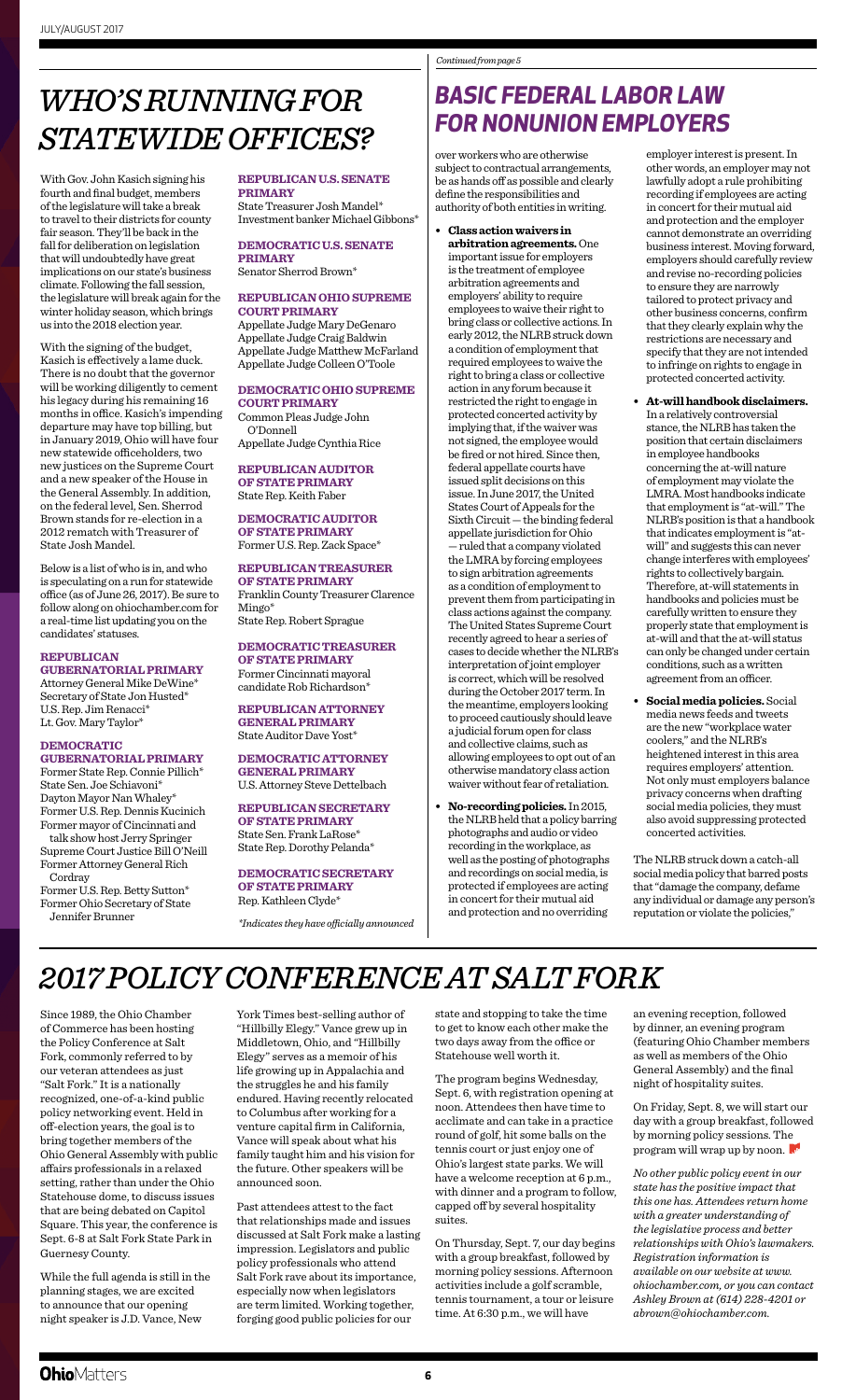## *STAY CONNECTED.*

*Thomas E. Secor President, Durable Corp.*

What does your company do? Durable began in 1923 in Seattle, Washington, moving to Ohio in the 1930s. We have been located in our present location in Norwalk, Ohio, since 1941. This is our only location presently. We are both a manufacturer and master distributor.

Our primary product lines are loading dock bumpers, wheel chocks, entrance floor tile and a variety of matting products; antifatigue/safety is the largest. Our main manufacturing raw material component is used bias-ply tires. Given the predominance of steelbelted tires in the U.S., we also source components from China and India. We currently employ 39 individuals, increasing our employees by two this year, and operate a facility in excess of 78,000 square feet on more than eight acres.

How does your company impact the Ohio economy and benefit the Ohio business community? With annual sales in excess of \$10 million and annual payroll in excess \$2 million, the revenue generated to suppliers and taxing authorities is significant. With the exception of our bias-ply manufacturing components, all other component items are purchased from Ohio vendors.

#### What is your role at your company?

I am the president and have been here since 1993.

> The Ohio Chamber is there to preserve and protect the business environment in Ohio to allow all companies a fair opportunity to compete in the marketplace.

#### What do you hope to gain from your membership with the Ohio Chamber?

The Ohio Chamber has been one of my most valuable business resources to enable me to run a company in Ohio. The staff's knowledge and ability in dealing with legislation and regulation have been invaluable. The interaction afforded between elected



# *BOARD MEMBER SPOTLIGHT*

officials and their staff and, most important, the guidance to navigate the governmental bureaucracy, are excellent. The chamber has allowed me to become a relevant participant in legislation and regulation affecting particularly small business.

#### How has serving as a member of the board helped you or your company?

My service as a board member has never been to aid or assist myself or Durable, but rather to lend whatever talents and expertise I may have to maintain and improve the Ohio Chamber.

### How long have you been on the board?

I'm not sure exactly when I got involved with the Ohio Chamber but I believe it has been over 20 years now, initially with the Education Committee and then primarily with the Ohio Small Business Council (OSBC).

#### What are some of the goals and objectives of your company? Our company goal is to continue to be a provider of quality products with exceptional customer service.

### How has the Ohio Chamber helped your company achieve those goals/objectives?

In listening to our members, one of the common concerns we hear across the board is the rising cost of health care. Renewal rates can be disheartening, to say the least. Because of this, we have sought ways to lower these costs. We have been diligently working on a program, exclusively for you, our members. We are very excited to announce our new standalone dental and vision plans for small businesses from Delta Dental and Anthem Blue Cross Blue Shield's Blue Vision.

As many of our small business owners know, dental and vision plans for companies of fewer than 49 employees can be incredibly expensive, making it nearly impossible to keep health care costs manageable. Even if these plans

are in the budget, many times they are subpar compared to those of larger groups. These Ohio Chamber member-exclusive plans offer small businesses rates that were once only available to large groups. As well, these plans cover the gamut of dental and vision services.

Delta Dental's plans range from basic diagnostic and preventive service with no copays for in-network offices to 50 percent coverage for prosthodontic services. Anthem's Blue Vision plans range from routine eye exams with \$10 copays to \$100 allowances for eyeglasses. If you happen to be an international traveler and lose your glasses, Blue Vision plans cover providers in 20 countries and territories and will send you a pair of glasses with adjustable lenses

to fit your prescription within 24 hours. Most important, both Delta Dental and Anthem's Blue Vision have huge networks: Delta contracts with 84 percent of Ohio dentists, and Blue Vision works with more than 33,000 doctors at over 26,000 locations nationwide, partnering with huge names like LensCrafters, Pearle Vision, Sears, 1-800 Contacts and many more.

Not only must nonunion employers keep up with the recent developments in federal labor law, they must also keep the aims of the LMRA in mind to avoid these classic federal labor law traps.

> The best news is, if you already have a Delta Dental or Anthem Blue Cross Blue Shield's Blue Vision plan, you can still take advantage of these savings.

> By combining Delta Dental and Anthem Blue Cross Blue Shield's Blue Vision with our health insurance products, we are seeing major cost savings. In fact, with the savings



of our health plans (an average of 15 percent), small businesses can now afford to add dental and vision coverage and still save money.

*We at the Ohio Chamber of Commerce have the utmost confidence we can help your business decrease health care costs while keeping your employees happy with their choices in health care coverage. If you have questions or would like a risk-free quote, contact Laz Picciano, project manager for the Ohio Chamber of Commerce, at (614) 629-0926 or lpicciano@ohiochamber.com.* 

## *DENTAL AND VISION INSURANCE NOW AVAILABLE THROUGH THE OHIO CHAMBER*

because it limited concerted action for mutual aid and protection.

It likewise struck a policy, which reminded employees to "practice caution and discretion" when posting content on social media that could affect the employer's business operation or reputation, as unlawfully overbroad because it reasonably would be read to require employees to refrain from criticizing the employer in public.

The NLRB found that policies telling employees they need permission before posting anything about the company on social media and "don't pick fights online" were unlawfully overbroad because employees would reasonably construe them to restrict protected discussions with their co-workers.

The NLRB's recent decisions have not been fully litigated in the courts. But courts faced with these issues have generally determined that the well-developed rules for the traditional workplace extend to the cyber workplace. In other words, employees are afforded protection for protesting the terms and conditions of their employment online so long as they are not for personal, unlawful, or disparaging acts. For now, social media policies should balance the interest of the employer in its public image with the NLRB's aggressive stance on protected concerted activity through social media outlets.

#### **CLASSIC TRAPS**

After you re-examine your policies to make sure you're in compliance with recent changes, it is worth a look to make sure your business is not falling into some of the common traps. Some of the most common federal labor law traps for nonunion employers include:

**• Right to representation.** Even nonunion employees have the right to representation when being questioned by their employer. Employers, however, are not required to inform employees of this right. If a nonunion employee requests to have a co-worker present at a disciplinary meeting, the employer should consult with counsel before making a decision to deny the request.

- **Compensation.** Employers may not prohibit employees from discussing compensation.
- **Complaints.** Rules prohibiting employees from complaining about conditions of employment to customers have been upheld, but employers may not prohibit employees from complaining about conditions of employment with other employees.
- **Threats to contact agencies.**  Employee threats to contact state agencies about employment conditions are protected activities under the act. For example, the threat to make a report to OSHA for the benefit of all employees is covered.
- **Walkouts.** Nonunion employees may stage walk-outs — without notice — and stay protected under the act. In the height of irony, members of a collective bargaining unit must give reasonable notice prior to a walk-out. The NLRB has taken the position, however, that nonunion employees do not need to give any such notice and a walk-out without any notice can be considered concerted activity.
- **E-mail.** Although prohibitions on e-mail solicitations and distributions are lawful, employers have been found to have committed unfair labor practices if they selectively enforce these rules. Thus, these rules should be uniformly applied. Likewise, blanket prohibitions on the use of email for matters other than company business have also been found to violate the LMRA. The NLRB takes the position that email can be used to engage in concerted activity and any provision that prevents employees from doing that violates the LMRA.

*Tyler Tarney and Pat Kasson are attorneys in the Columbus office of Reminger Co. LPA. For more information, visit http://www. reminger.com.*